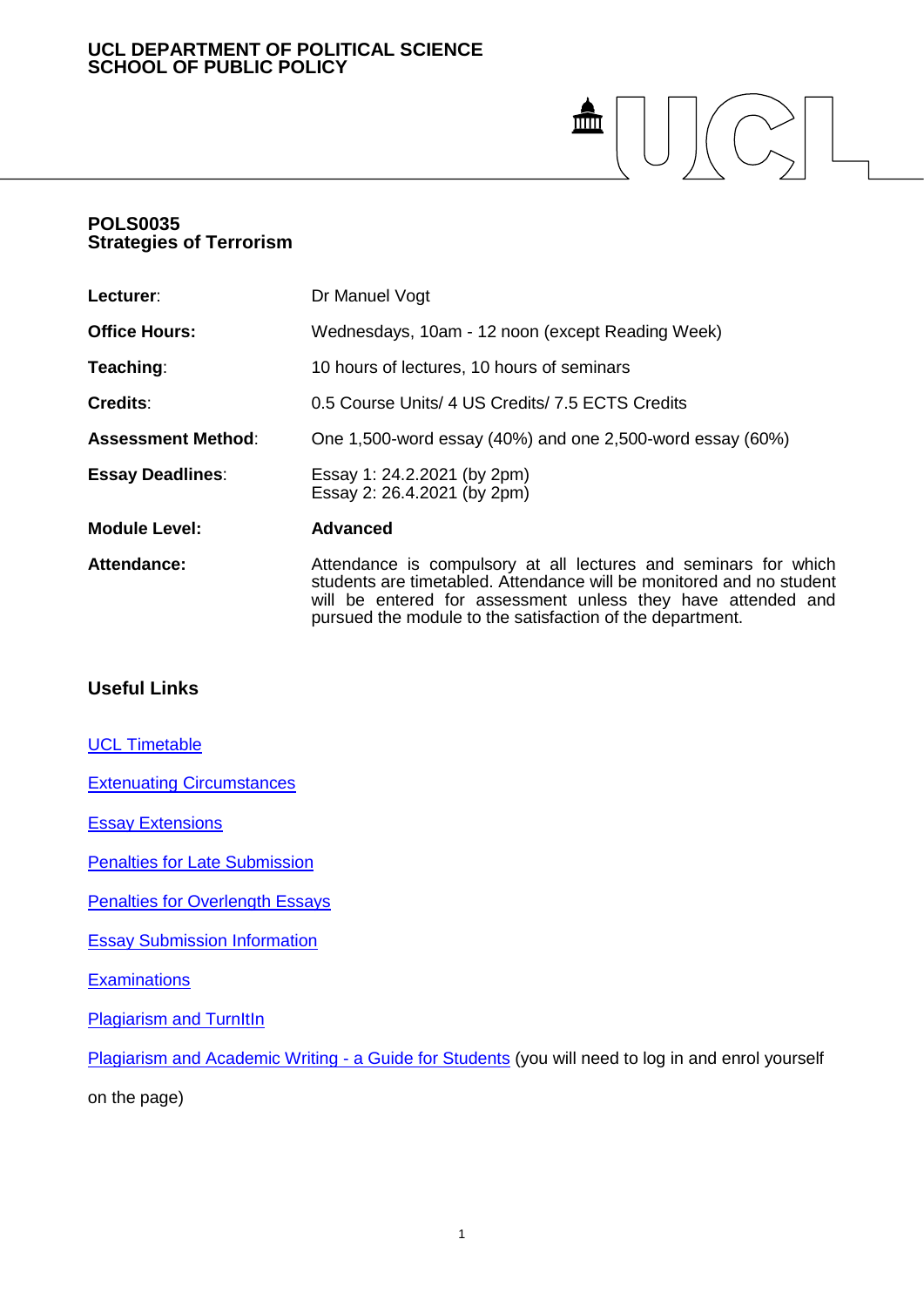# **Overview and Objectives**

This module is only suitable for advanced undergraduate students and requires sound methodological knowledge, including familiarity with quantitative research. Students are also encouraged to have taken POLS001 International Conflict and Cooperation and POLS0019 International Security (or equivalent) before taking this module.

The module is about the causes, dynamics, and consequences of terrorism and how we can empirically study them. As such, students will not only be acquainted with the main theoretical debates and empirical findings in the research on terrorism, but also with the concrete process of its empirical scientific enquiry. It will *not* cover so-called "critical" approaches to terrorism nor the normative/ethical questions concerning (counter-)terrorism.

We will study the topic of terrorism from both a contemporary and a historical perspective and examine terrorism as a strategic tool of intra-state and transnational warfare. We will draw on insights from political science, sociology, psychology, criminology, economics, and history to shed light on such topics as the historical trends in terrorist activity, the relationship of terrorism to other forms of political violence, the use of one-sided violence in civil conflicts, the system and individuallevel roots of terrorism, the role of religion in contemporary transnational terrorism, as well as the effects and effectiveness of this strategy of political violence. We will also examine the policy responses available to political decision-makers in the field of security.

# **Learning goals**

By the end of the module, students should have achieved the following learning goals:

- Be familiar with the key theoretical arguments on each of the module's topics.
- Be able to critically engage with existing theoretical arguments.
- Be able to develop your own theoretical argument, including empirically testable hypotheses.
- Know how to empirically examine theoretically relevant questions on terrorism.
- Be able to develop a research design that serves to test the empirical expectations of a theoretical argument.
- Be familiar with the methodological challenges to empirical studies of terrorism.

# **Expectations**

Given that this is an advanced political science module, its delivery is based on the expectations that students…

have good prior knowledge of theories in the field of conflict research;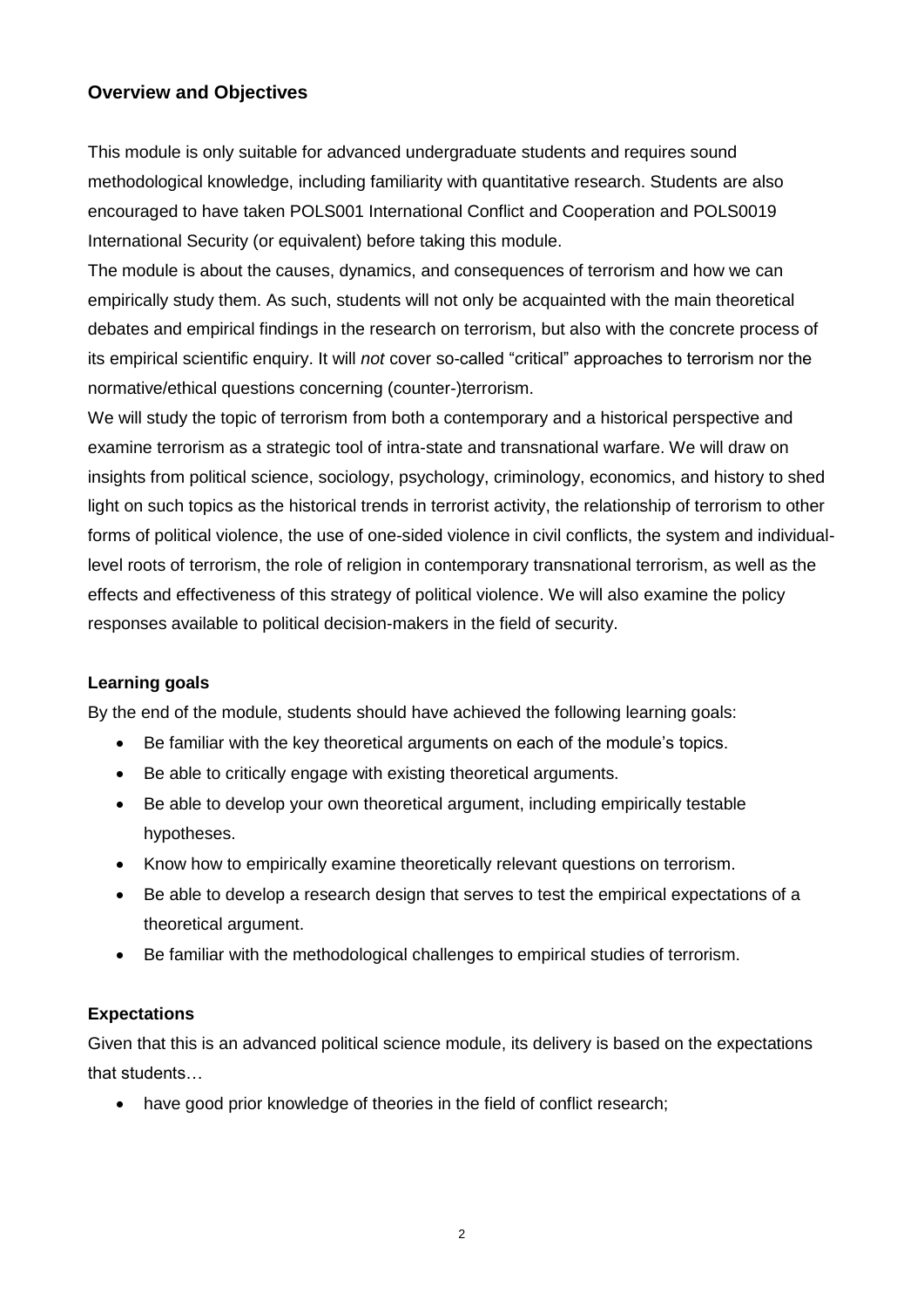- $\bullet$  are familiar with empirical (including quantitative) research (= you should have a good understanding of the epistemological function of empirical research, know the basics of an empirical research design, and know how to evaluate qualitative and quantitative methods and to interpret quantitative evidence);
- show strong interest in deepening their knowledge of empirical political science and applying it to the study of terrorism;
- participate actively in the seminar exercises (computers recommended);
- and invest about one hour per week in preparation for the seminars, in addition to reading the required texts specified in the syllabus.
- Experience with statistics programmes, such as R or Stata, is advantageous, but not required.

# **Delivery**

Students will be asked to complete a comprehensive set of readings. The lectures will focus on the "bigger picture" of each week's topic, summarizing the relevant theoretical debates and key empirical findings. They will thus reflect, but go beyond the required readings of each week. The seminars serve to deepen students' understanding, practice critical reasoning, and illustrate how to empirically study terrorism. They contain a series of methodological "mini workshops" that familiarize students with each step of the process of empirical scientific enquiry. In some seminars, students will apply the acquired theoretical knowledge to concrete data on terrorist activity.

# **Recommended reading**

In self-organized peer reading groups, students will read the following core methodological text: King, Gary, Robert O. Keohane and Sidney Verba. 1994. *Designing Social Inquiry: Scientific Inference in Qualitative Research*. Princeton: Princeton University Press.

# **Online classroom policy**

Our principal aim at UCL is to create an inclusive online classroom environment that encourages participation, critical thinking, and debate. Please observe the following classroom policies: (1) complete all required readings and homework prior to the seminar, (2) log on to the online seminars on time, and (3) adhere to the principles of academic freedom as outlined below.

# **Academic freedom**

Academic freedom is the cornerstone of university research and teaching, so that all university staff, speakers, and students can freely explore questions and ideas and challenge perceived views and opinions, without being censored or harassed by a government, any state authorities,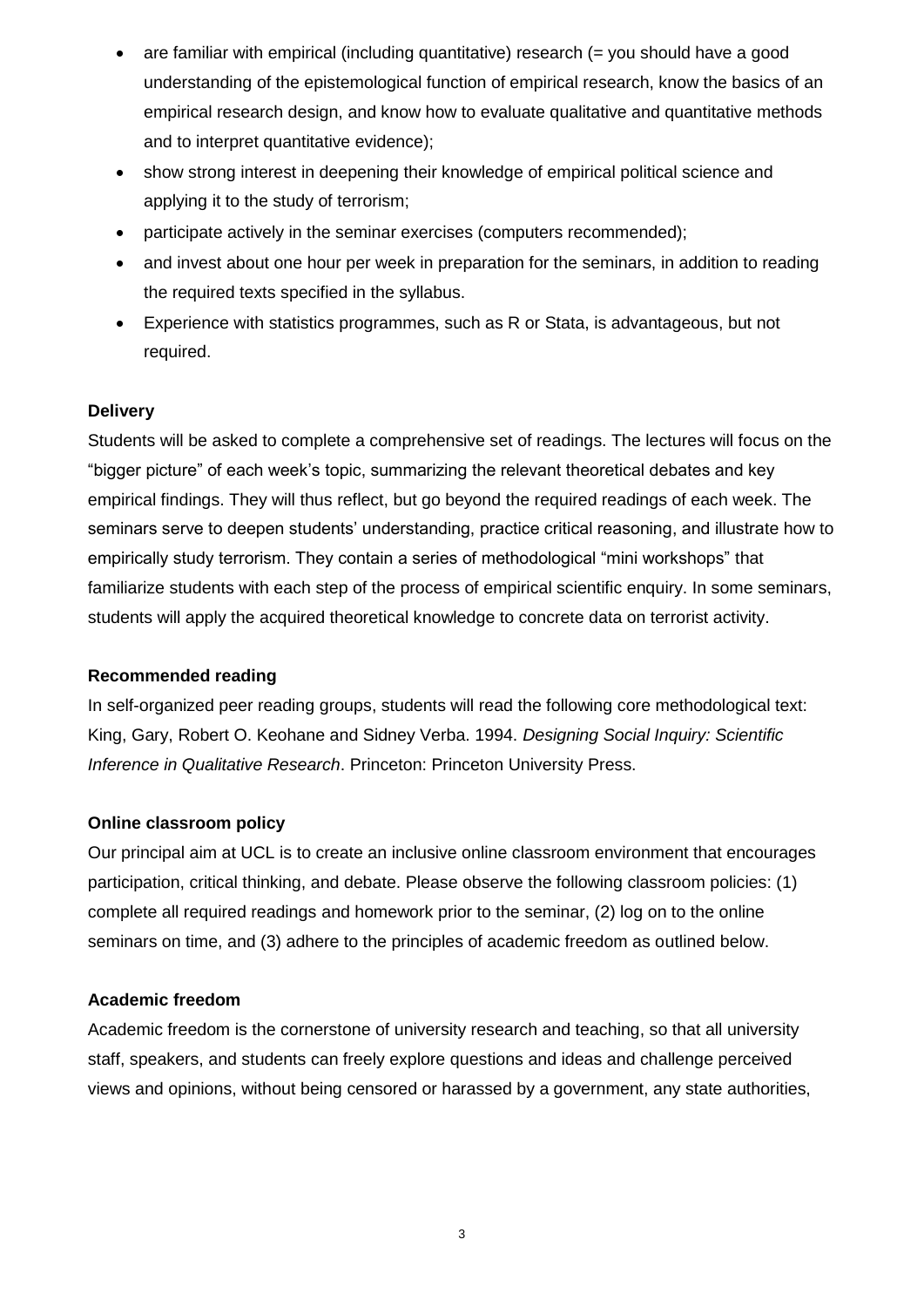the University, other students, or external pressure groups.<sup>1</sup> As part of the UCL academic community, all staff, speakers, and students share these responsibilities:

- **Everyone must respect freedom of thought and freedom of expression**. Your lecturer will not limit what can be discussed in the seminar, as long as it is relevant to the subject. They will not censor any topics, and they will expose you to controversial issues, questions, facts, views, and debates.
	- o You may disagree with some facts or views that you read or hear in the classroom. You are encouraged to engage with these facts and views in a respectful manner.
	- $\circ$  Your lecturer will not penalise you merely for expressing views they or other students disagree with. However, they will expect you to present logical arguments supported by evidence.
- **You are explicitly prohibited from recording, publishing, distributing or transferring any class material/content**, in whole or in part, in any format, to any individual or entity outside the module, linking to or posting it online (including social media), or making it otherwise available to any person or entity outside the module, unless you have received prior specific written approval from the module leader. You are also explicitly prohibited from aiding or abetting in any of these actions. Similarly, your lecturer will not record, publish or distribute seminar sessions without the explicit consent of the participants.

**By agreeing to take this module, you agree to abide by these terms. If you do not comply with these terms,** you will potentially be subject to disciplinary actions similar to those under violations of the university [Student Code of Conduct.](https://www.ucl.ac.uk/academic-manual/sites/academic-manual/files/chapter_6_student_casework_framework_2020-21.pdf)

 $\overline{a}$  $1$  As defined in Statute 18 of the UCL Charter and Statutes, academic freedom's role is to "ensure that academic staff have freedom within the law to question and test received wisdom, and to put forward new ideas and controversial or unpopular opinions, without placing themselves in jeopardy of losing their jobs or privileges."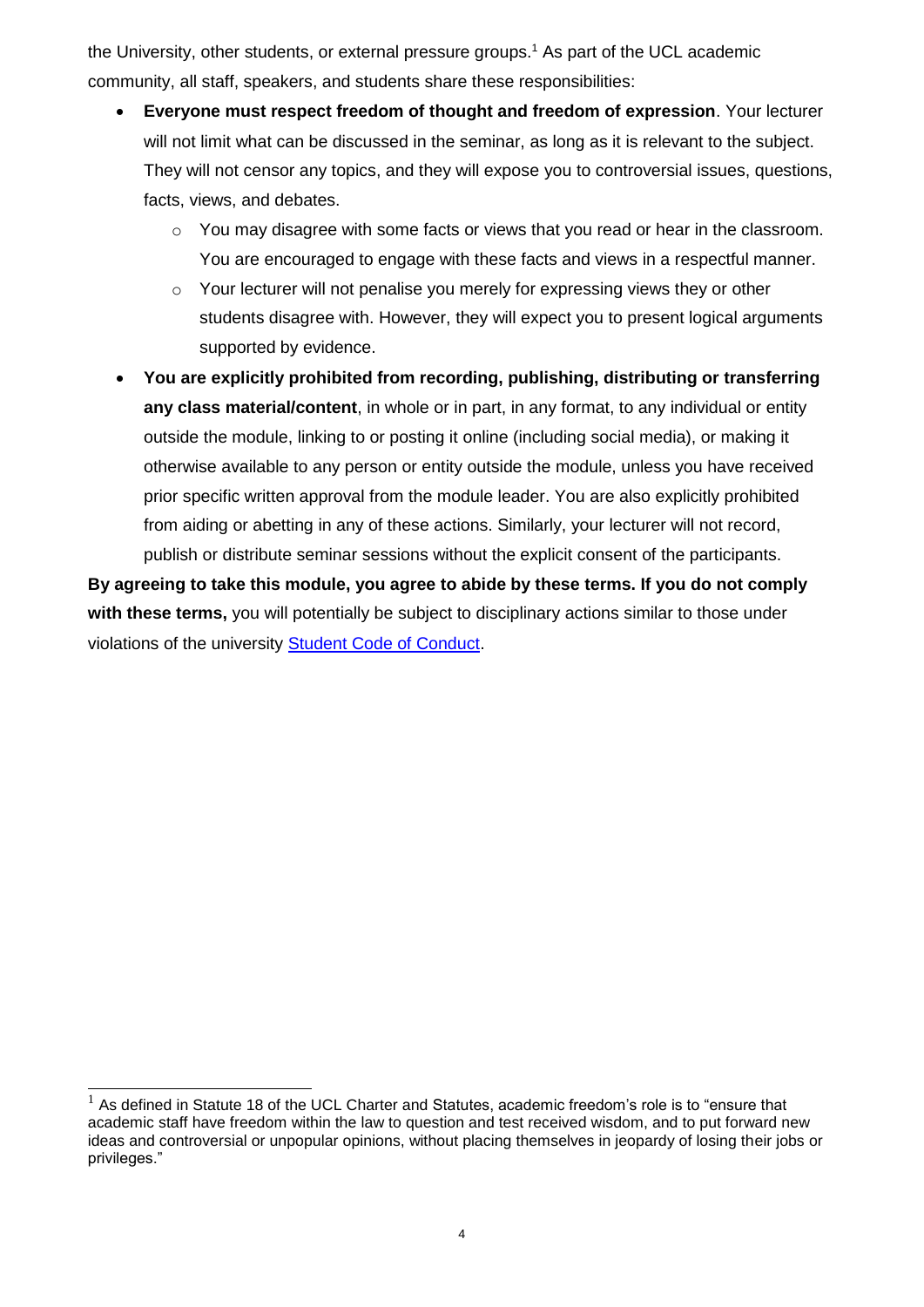# **Schedule**

# **Week 1. The Concept and Its History**

*Topics:*

- Definition(s)
- Historical background and global trends
- History of, and current state of affairs in, research on terrorism

*Required readings:*

Laqueur, Walter. 2002. *A History of Terrorism*. 2nd printing. New Brunswick, NJ: Transaction Publishers. Chapter 1.

Tilly, Charles. 2004. "Terror, Terrorism, Terrorists." *Sociological Theory* 22(1): 5-13.

Rapoport, David C. 2002. "The Four Waves of Rebel Terror and September 11." *Anthropoetics* 8(1): 1-17.

Sandler, Todd. 2014. "The Analytical Study of Terrorism." *Journal of Peace Research* 51(2): 257- 271.

*Seminar:*

- From concepts to definitions and operationalization

*Additional literature:*

Crenshaw, Martha. 1981. "The Causes of Terrorism." *Comparative Politics* 13(4): 379-399.

Shapiro, Jacob N. 2012. Terrorist Decision-Making: Insights from Economics and Political Science. *Perspectives on Terrorism* 6(4-5): 5-20.

Walzer, Michael. 2002. "Five Questions about Terrorism." *Dissent* 49(1): 1-9.

LaFree, Gary and Laura Dugan. 2015. "How Has Criminology Contributed to the Study of Terrorism since 9/11?" Pp. 1-23 in *Terrorism and Counterterrorism Today*, *Sociology of Crime, Law and Deviance*, edited by M. Deflem: Emerald Group Publishing Limited.

Young, Joseph K., and Michael G. Findley. 2011. "Promise and Pitfalls of Terrorism Research." *International Studies Review* 13(3): 411-431.

LaFree, Gary, and Gary Ackerman. 2009. "The Empirical Study of Terrorism: Social and Legal Research." *Annual Review of Law and Social Science* 5(1): 347-374.

Rasler, Karen, and William R. Thompson. 2009. "Looking for Waves of Terrorism." *Terrorism and Political Violence* 21(1): 28-41.

Sedgwick, Mark. 2007. "Inspiration and the Origins of Global Waves of Terrorism." *Studies in Conflict & Terrorism* 30(2): 97-112.

Shughart, William F. 2006. "An Analytical History of Terrorism, 1945–2000." *Public Choice* 128(1-2): 7-39.

Rapoport, David C. 1984. "Fear and Trembling: Terrorism in Three Religious Traditions." *American Political Science Review* 78(3): 658-677.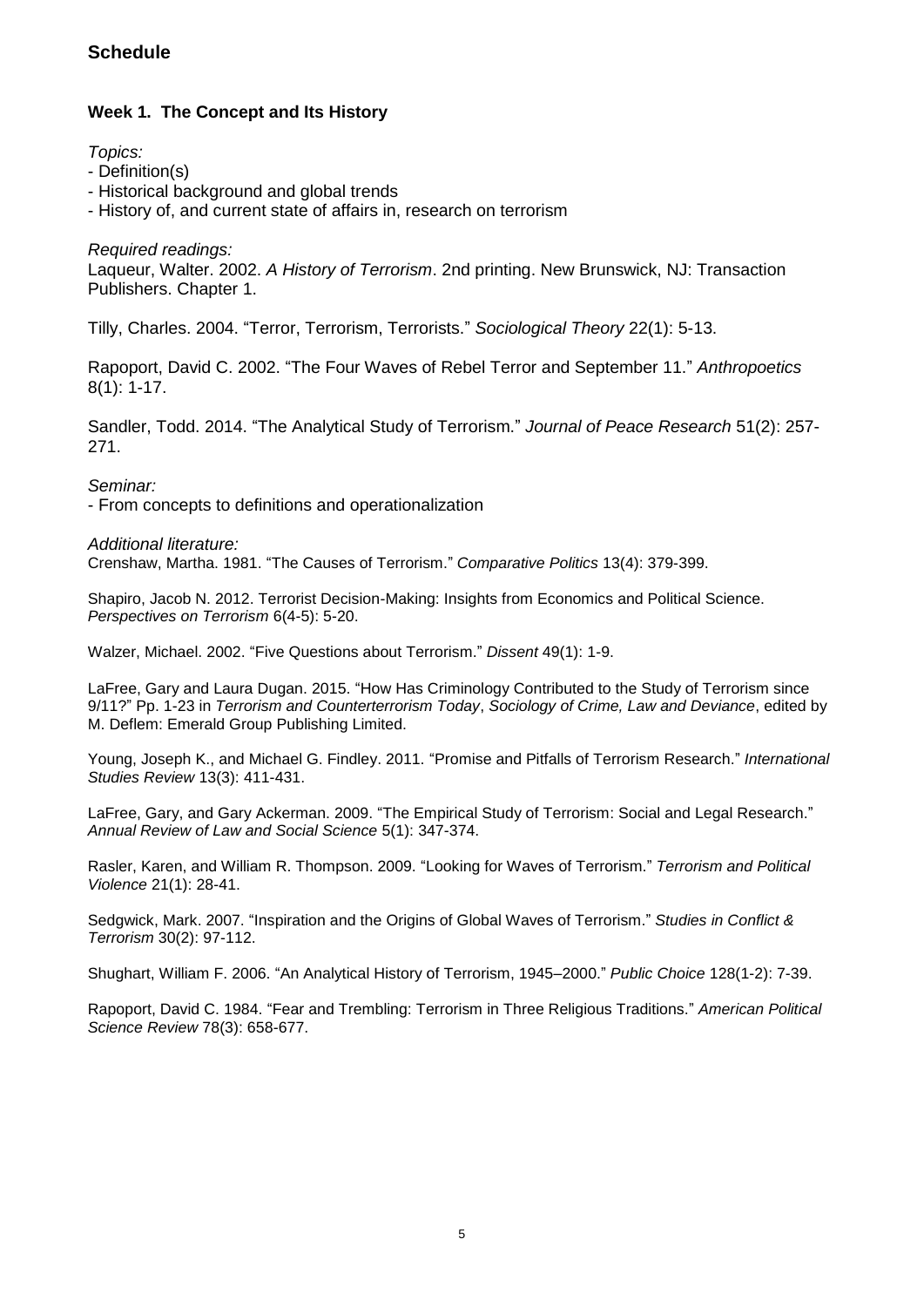# **Week 2. Terrorism as an Insurgent Strategy I: A Conceptual Perspective**

# *Topics:*

- Putting terrorism in perspective: How is terrorism distinguished from, and how is it related to, other forms of political violence?

- Violence against civilians as a strategy in civil war
- The strategic functions of terrorism outside of civil war

# *Required readings:*

Valentino, Benjamin A. 2014. "Why We Kill: The Political Science of Political Violence against Civilians." *Annual Review of Political Science* 17: 89–103.

Findley, Michael G., and Joseph K. Young. 2012. "Terrorism and Civil War: A Spatial and Temporal Approach to a Conceptual Problem." *Perspectives on Politics* 10(02): 285-305.

Kydd, Andrew H., and Barbara F. Walter. 2006. "The Strategies of Terrorism." *International Security* 31(1): 49–80.

# *Seminar:*

- How to formulate analytical, empirically testable research questions

## *Additional literature:*

Kalyvas, Stathis N. 2006. *The Logic of Violence in Civil War*. Cambridge: Cambridge University Press. Pp. 1- 31.

Pape, Robert A. 2003. "The Strategic Logic of Suicide Terrorism." *American Political Science Review* 97(3): 343-361.

Goodwin, Jeff. 2006. "What Do We Really Know About (Suicide) Terrorism?" *Sociological Forum* 21(2): 315- 330.

Martha Crenshaw. 2016. "The Strategic Logic of Terrorism." In R. K. Betts (ed.): *Conflict After the Cold War*. New York, NY: Routledge. 471-484.

Lake, David A. 2002. "Rational Extremism: Understanding Terrorism in the Twenty-first Century." *Dialogue IO* 1(1): 15-29.

Chaliand, Gérard and Arnaud Blin (eds.). 2016. *The History of Terrorism: From Antiquity to ISIS*. Berkeley, CA: University of California Press. Chapter 2.

de la Calle, Luis, and Ignacio Sanchez-Cuenca. 2012. "Rebels without a Territory: An Analysis of Nonterritorial Conflicts in the World, 1970-1997." *Journal of Conflict Resolution* 56(4): 580-603.

Bueno de Mesquita, Ethan, and Eric S. Dickson. 2007. "The Propaganda of the Deed: Terrorism, Counterterrorism, and Mobilization." *American Journal of Political Science* 51(2): 364-381.

Kydd, Andrew, and Barbara F. Walter. 2002. "Sabotaging the Peace: The Politics of Extremist Violence." *International Organization* 56(2): 263-296.

Sambanis, Nicholas. 2008. "Terrorism and Civil War." In P. Keefer and N. Loayza (eds.): *Terrorism, Economic Development, and Political Openness*. Cambridge: Cambridge University Press. 174-206.

# **Week 3. Terrorism as an Insurgent Strategy II: Organizational Characteristics and the Strategic Environment**

*Topics:*

- When do insurgent organizations resort to terrorism? And who are their targets?
- The influence of organizational characteristics and inter-organizational competition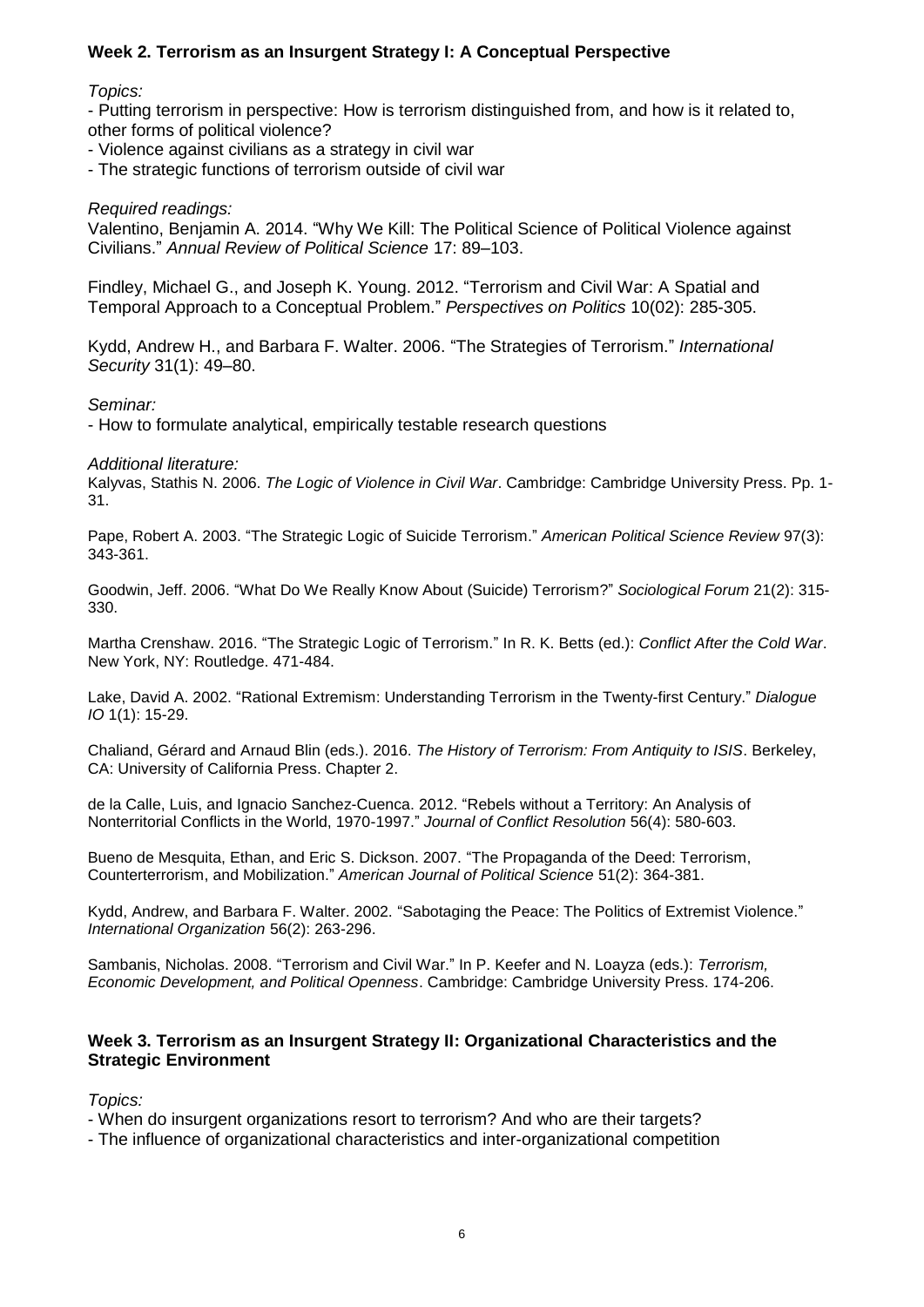*Required readings:* Goodwin, Jeff. 2006. "A Theory of Categorical Terrorism." *Social Forces* 84(4): 2027-2046.

Abrahms, Max, and Philip B. K. Potter. 2015. "Explaining Terrorism: Leadership Deficits and Militant Group Tactics." *International Organization* 69(2): 311-342.

Wood, Reed M., and Jacob D. Kathman. 2015. "Competing for the Crown: Inter-rebel Competition and Civilian Targeting in Civil War." *Political Research Quarterly* 68(1): 167-179.

#### *Seminar:*

- Formulating empirically testable hypotheses I: units of analysis, counterfactuals, and design

#### *Additional literature:*

Shapiro, Jacob N. 2012. "Terrorist Decision-Making: Insights from Economics and Political Science." *Perspectives on Terrorism* 6(4-5): 5-20.

Bloom, Mia M. 2004. "Palestinian Suicide Bombing: Public Support, Market Share, and Outbidding." *Political Science Quarterly* 119 (1):61-88.

Cunningham, Kathleen Gallagher, Kristin M. Bakke, and Lee J. M. Seymour. 2012. "Shirts Today, Skins Tomorrow: Dual Contests and the Effects of Fragmentation in Self-Determination Disputes." *Journal of Conflict Resolution* 56(1): 67-93.

Nemeth, Stephen. 2014. "The Effect of Competition on Terrorist Group Operations." *Journal of Conflict Resolution* 58(2): 336-362.

Findley, Michael G., and Joseph K. Young. 2012. "More Combatant Groups, More Terror?: Empirical Tests of an Outbidding Logic." *Terrorism and Political Violence* 24(5): 706-721.

Conrad, Justin, and Kevin Greene. 2015. "Competition, Differentiation, and the Severity of Terrorist Attacks." *The Journal of Politics* 77(2): 546-561.

Phillips, Brian J. 2015. "Enemies with Benefits? Violent Rivalry and Terrorist Group Longevity." *Journal of Peace Research* 52(1): 62-75.

Humphreys, Macartan and Jeremy M.Weinstein. 2006. "Handling and Manhandling Civilians in Civil War: Determinants of the Strategies of Warring Factions." *American Political Science Review* 100(3): 429-447.

Salehyan, Idean, David Siroky, and Reed M. Wood. 2014. "External Rebel Sponsorship and Civilian Abuse: A Principal-Agent Analysis of Wartime Atrocities." *International Organization* 68(3): 633-661.

Wood, R. M. 2010. "Rebel Capability and Strategic Violence against Civilians." *Journal of Peace Research* 47(5): 601-614.

Fjelde, Hanne, and Lisa Hultman. 2014. "Weakening the Enemy: A Disaggregated Study of Violence against Civilians in Africa." *Journal of Conflict Resolution* 58(7): 1230-1257.

Balcells, Laia. 2010. Rivalry and Revenge: Violence against Civilians in Conventional Civil Wars. *International Studies Quarterly* 54(2): 291–313.

Danzell, Orlandrew E. 2011. "Political Parties: When Do They Turn to Terror?" *Journal of Conflict Resolution* 55(1): 85-105.

Asal, Victor, Mitchell Brown, and Marcus Schulzke. 2015. "'Kill Them All—Old and Young, Girls and Women and Little Children': An Examination of the Organizational Choice of Targeting Civilians." *Political Science Research and Methods* 3(03): 589-607.

Asal, Victor, and R. Karl Rethemeyer. 2008. "The Nature of the Beast: Organizational Structures and the Lethality of Terrorist Attacks." *The Journal of Politics* 70(2): 437-449.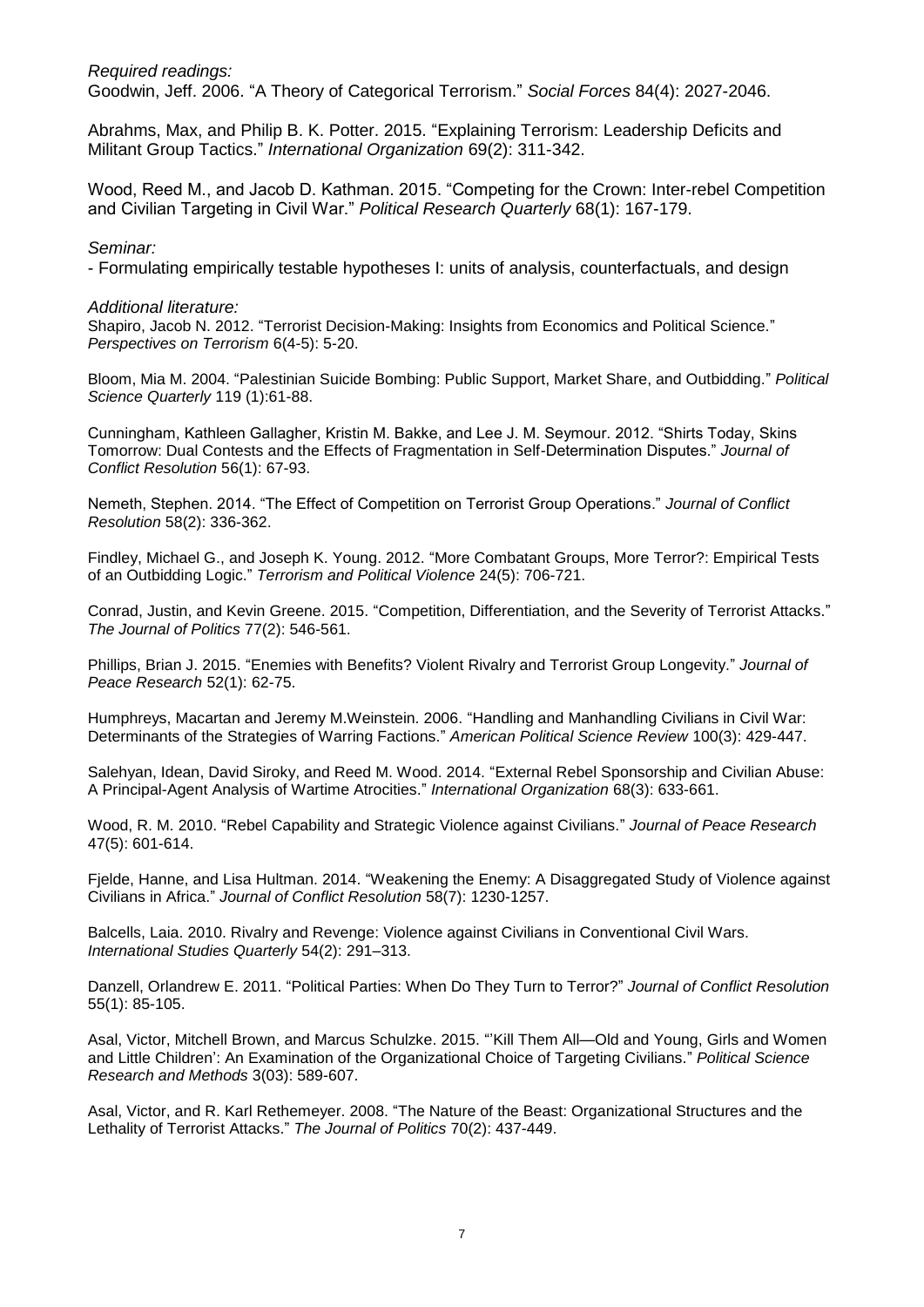Laitin, David D., and Jacob N. Shapiro. 2008. "The Political, Economic, and Organizational Sources of Terrorism." In P. Keefer and N. Loayza (eds.): *Terrorism, Economic Development, and Political Openness*. Cambridge: Cambridge University Press. 209-232.

Rohner, Dominic, and Bruno S. Frey. 2007. "Blood and Ink! The Common-interest-Game between Terrorists and the Media." *Public Choice* 133(1-2): 129-145.

Piazza, James A. 2009. "Is Islamist Terrorism More Dangerous?: An Empirical Study of Group Ideology, Organization, and Goal Structure." *Terrorism and Political Violence* 21(1): 62-88.

Berman, Eli, and David D. Laitin. 2008. "Religion, Terrorism and Public Goods: Testing the Club Model." *Journal of Public Economics* 92(10-11): 1942-1967.

Kalyvas, Stathis N. 2006. *The Logic of Violence in Civil War*. Cambridge: Cambridge University Press. Chapter 6.

Horowitz, Michael C. 2010. "Nonstate Actors and the Diffusion of Innovations: The Case of Suicide Terrorism." *International Organization* 64(1): 33-64.

## **Week 4. The Causes of Terrorism: State-level Explanations**

#### *Topics:*

- Where and why does terrorism occur?
- Grievances vs. opportunities
- The role of democracy, group discrimination, and state strength

*Required readings:*

Hendrix, Cullen S., and Joseph K. Young. 2014. "State Capacity and Terrorism: A Two-Dimensional Approach." *Security Studies* 23(2): 329-363.

Brooks, Risa. 2009. "Researching Democracy and Terrorism: How Political Access Affects Militant Activity." *Security Studies* 18(4): 756-788.

Piazza, James A. 2011. "Poverty, Minority Economic Discrimination, and Domestic Terrorism." *Journal of Peace Research* 48(3): 339-353.

*Seminar:*

- Formulating empirically testable hypotheses II: identifying causal mechanisms

*Additional literature:*

Sambanis, Nicholas. 2008. "Terrorism and Civil War." In P. Keefer and N. Loayza (eds.): *Terrorism, Economic Development, and Political Openness*. Cambridge: Cambridge University Press. 174-206.

Coggins, Bridget L. 2015. "Does State Failure Cause Terrorism? An Empirical Analysis (1999–2008)." *Journal of Conflict Resolution* 59(3): 455-483.

Krueger, Alan B. and David D. Laitin. 2008. "Kto Kogo?:A Cross-country Study of the Origins and Targets of Terrorism." In P. Keefer and N. Loayza (eds.): *Terrorism, Economic Development, and Political Openness*. Cambridge: Cambridge University Press. 148-173.

Chenoweth, Erica. 2010. "Democratic Competition and Terrorist Activity." *The Journal of Politics* 72(1): 16- 30.

Abrahms, Max. 2007. "Why Democracies Make Superior Counterterrorists." *Security Studies* 16(2): 223-253.

Young, Joseph K., and Laura Dugan. 2011. "Veto Players and Terror." *Journal of Peace Research* 48(1): 19- 33.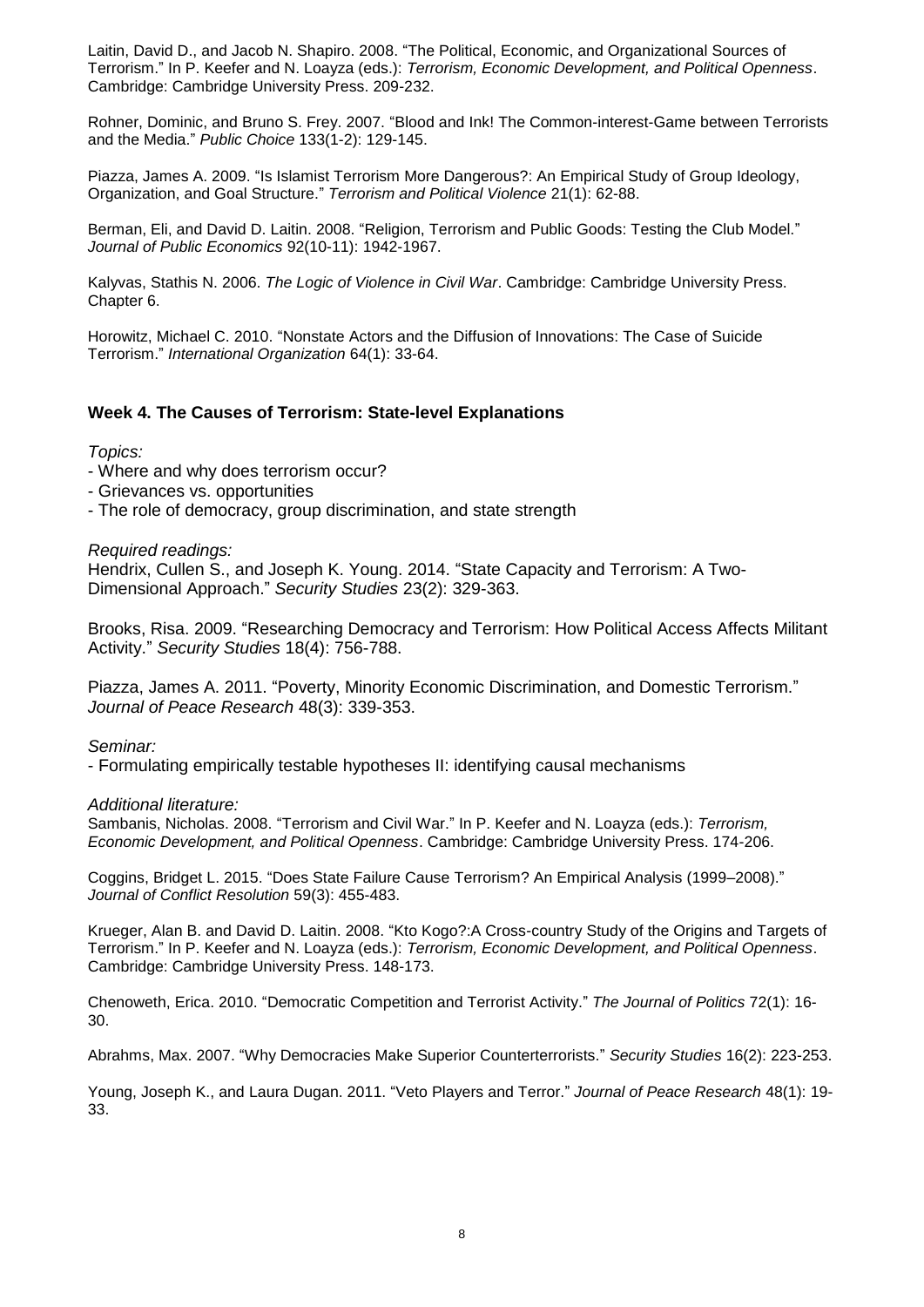Krieger, T., and D. Meierrieks. 2010. "Terrorism in the Worlds of Welfare Capitalism." *Journal of Conflict Resolution* 54(6): 902-939.

Aksoy, Deniz, David B. Carter, and Joseph Wright. 2012. "Terrorism In Dictatorships." *The Journal of Politics* 74(3): 810-826.

Abadie, Alberto. 2006. "Poverty, Political Freedom, and the Roots of Terrorism." *American Economic Review* 96(2): 50-56.

Ezcurra, Roberto, and David Palacios. 2016. "Terrorism and Spatial Disparities: Does Interregional Inequality Matter?" *European Journal of Political Economy* 42: 60-74.

# **Week 5. The Causes of Terrorism: Individual-level Motivations**

*Topics:*

- Why do individuals participate in armed conflict and terrorism?

- The role of politics, poverty, ideology, and peer effects in radicalization processes

*Required readings:*

Lee, Alexander. 2011. "Who Becomes a Terrorist? Poverty, Education, and the Origins of Political Violence." *World Politics* 63(2): 203-245.

McCauley, Clark, and Sophia Moskalenko. 2017. "Understanding Political Radicalization: The Two-Pyramids Model." *American Psychologist* 72(3): 205-216.

LaFree, Gary, and Erin Miller. 2008. "Desistance from Terrorism: What Can We Learn from Criminology?" *Dynamics of Asymmetric Conflict* 1(3): 203-230.

*Seminar:*

- Challenges to causal inference I: selection bias

*Additional literature:*

Sageman, Marc. 2004. Understanding Terror Networks. Philadelphia, PA: University of Pennsylvania Press. Chapter 4.

Costalli, Stefano, and Andrea Ruggeri. 2015. "Indignation, Ideologies, and Armed Mobilization: Civil War in Italy, 1943–45." *International Security* 40(2): 119-157.

Obaidi, Milan, Robin Bergh, Jim Sidanius, and Lotte Thomsen. 2018. "The Mistreatment of My People: Victimization by Proxy and Behavioral Intentions to Commit Violence Among Muslims in Denmark." *Political Psychology* 39(3): 577-593.

Moghaddam, F. M. 2005. "The Staircase to Terrorism: A Psychological Exploration." *American Psychologist* 60(2): 161-169.

Doosje, Bertjan, Fathali M. Moghaddam, Arie W. Kruglanski, Arjan de Wolf, Liesbeth Mann, and Allard R. Feddes. 2016. "Terrorism, Radicalization and De-radicalization." *Current Opinion in Psychology* 11: 79-84.

Hafez, Mohammed, and Creighton Mullins. 2015. "The Radicalization Puzzle: A Theoretical Synthesis of Empirical Approaches to Homegrown Extremism." *Studies in Conflict & Terrorism* 38(11): 958-975.

Bartlett, Jamie, and Carl Miller. 2012. "The Edge of Violence: Towards Telling the Difference Between Violent and Non-Violent Radicalization." *Terrorism and Political Violence* 24(1): 1-21.

Doosje, Bertjan, Annemarie Loseman, and Kees van den Bos. 2013. "Determinants of Radicalization of Islamic Youth in the Netherlands: Personal Uncertainty, Perceived Injustice, and Perceived Group Threat." *Journal of Social Issues* 69(3): 586-604.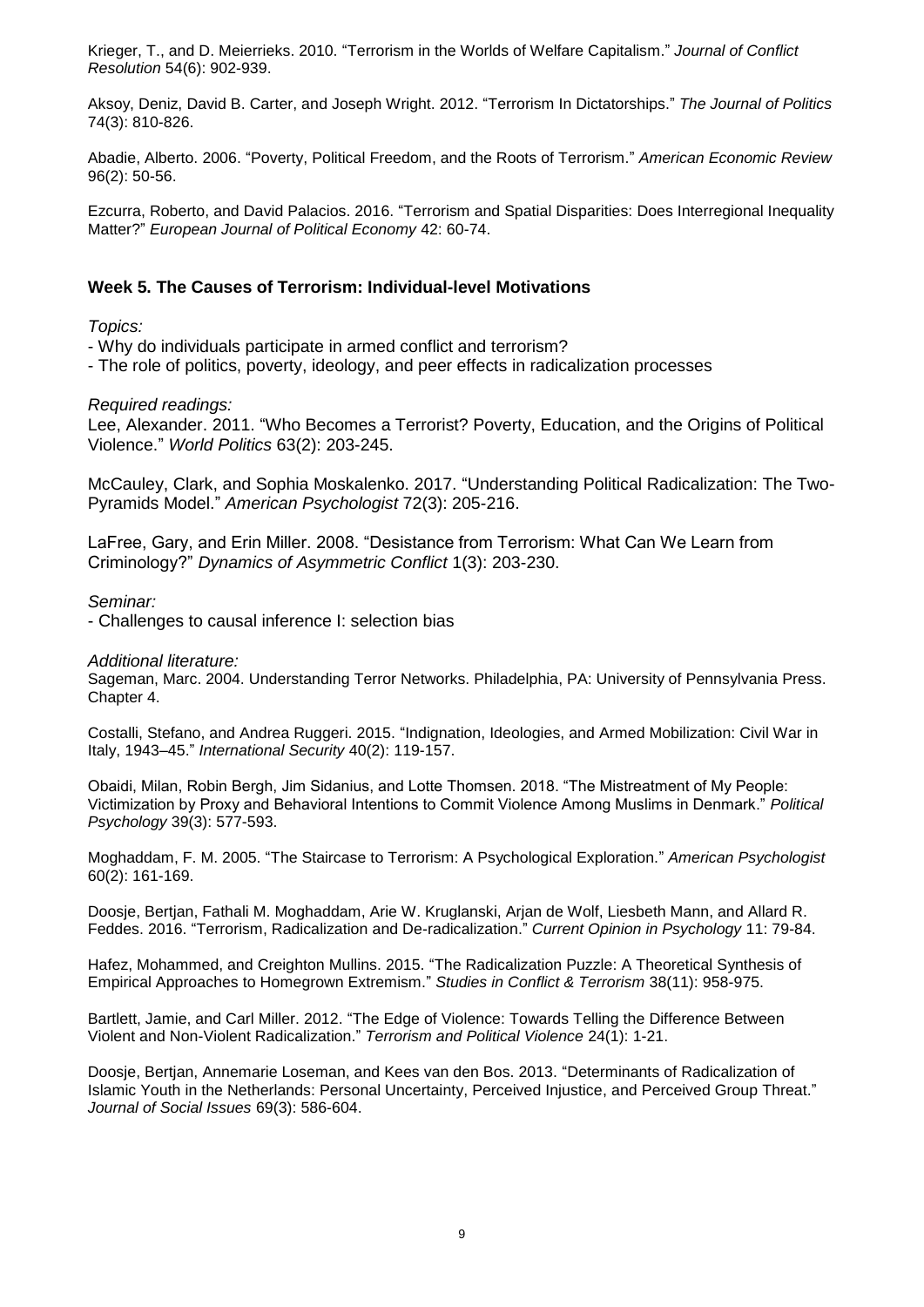Jasko, Katarzyna, Gary LaFree, and Arie Kruglanski. 2017. "Quest for Significance and Violent Extremism: The Case of Domestic Radicalization." *Political Psychology* 38(5): 815-831.

Krueger, Alan B., and Jitka Malečková. 2003. "Education, Poverty and Terrorism: Is There a Causal Connection?" *Journal of Economic Perspectives* 17(4): 119–144.

Cunningham, Karla J. 2003. "Cross-Regional Trends in Female Terrorism." *Studies in Conflict & Terrorism* 26(3): 171-195.

Wood, Reed M., and Jakana Thomas. 2017. "Women on the Frontline: Rebel Group Ideology and Women's Participation in Violent Rebellion." *Journal of Peace Research* 54(1): 31-46.

Benmelech, Efraim, Claude Berrebi, and Esteban F. Klor. 2012. "Economic Conditions and the Quality of Suicide Terrorism." *The Journal of Politics* 74(1): 113-128.

Humphreys, Macartan, and Jeremy M. Weinstein. 2008. "Who Fights? The Determinants of Participation in Civil War." *American Journal of Political Science* 52(2): 436–455.

Argo, Nichole. 2009. "Why Fight?: Examining Self-Interested Versus Communally-Oriented Motivations in Palestinian Resistance and Rebellion." *Security Studies* 18(4): 651-680.

Magouirk, Justin, Scott Atran, and Marc Sageman. 2008. "Connecting Terrorist Networks." *Studies in Conflict & Terrorism* 31(1): 1-16.

Reynolds, Sean C., and Mohammed M. Hafez. Forthcoming. "Social Network Analysis of German Foreign Fighters in Syria and Iraq." *Terrorism and Political Violence*.

## **Week 6. The Causes of Terrorism: Transnational Factors and the Role of Religion**

*Topics:*

- How does violence spread across borders?
- Globalization and transnational terrorism
- Global jihad and the role of religion

#### *Required readings:*

Findley, Michael G., James A. Piazza, and Joseph K. Young. 2012. "Games Rivals Play: Terrorism in International Rivalries." *The Journal of Politics* 74(1): 235-248.

Walter, Barbara F. 2017. "The New New Civil Wars." *Annual Review of Political Science* 20(1): 469-486.

Kalyvas, Stathis N. 2018. "Jihadi Rebels in Civil War." *Daedalus* 147(1): 36-47.

Ahmad, Aisha. 2016. "Going Global: Islamist Competition in Contemporary Civil Wars." *Security Studies* 25(2): 353-384.

*Seminar:*

- Challenges to causal inference I: selection bias (cont.)

#### *Additional literature:*

Forsberg, Erika. 2016. "Transnational Dimensions of Civil Wars: Clustering, Contagion, and Connectedness." In *What Do We Know About Civil Wars?*, edited by T. D. Mason and S. McLaughlin Mitchell. Lanham, MD: Rowman & Littlefield. 75-90.

Conrad, Justin. 2011. "Interstate Rivalry and Terrorism: An Unprobed Link." *Journal of Conflict Resolution* 55(4): 529-555.

Braithwaite, Alex. 2015. "Transnational Terrorism as an Unintended Consequence of a Military Footprint." *Security Studies* 24(2): 349-375.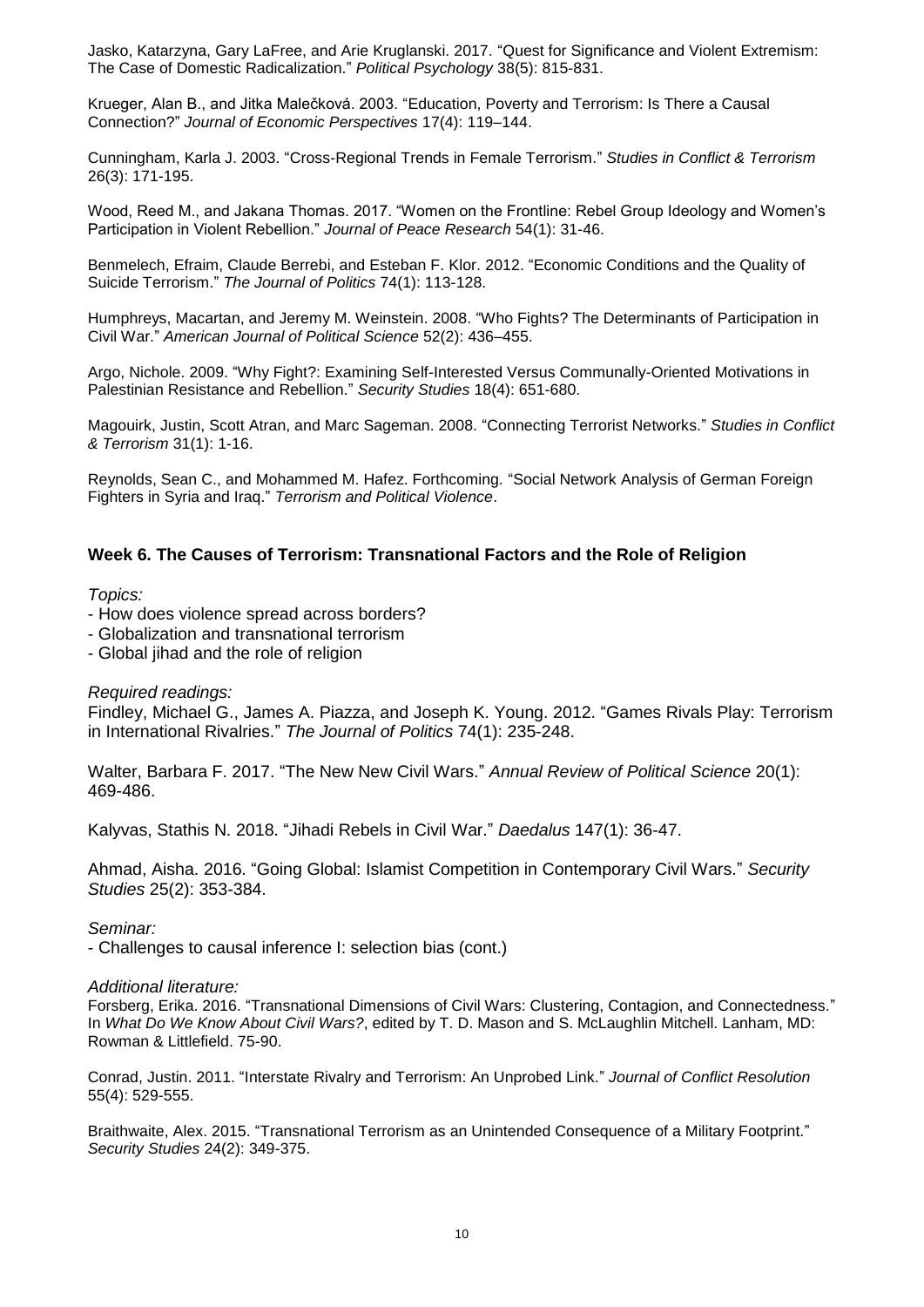Collard-Wexler, Simon, Costantino Pischedda, and Michael G. Smith. 2014. "Do Foreign Occupations Cause Suicide Attacks?" *Journal of Conflict Resolution* 58(4): 625-657.

Blomberg, S. Brock and Gregory D. Hess. 2008. "The Lexus and the Olive Branch: Globalization, Democratization, and Terrorism." In P. Keefer and N. Loayza (eds.): *Terrorism, Economic Development, and Political Openness*. Cambridge: Cambridge University Press. 116-147.

Horowitz, Michael C. 2010. "Nonstate Actors and the Diffusion of Innovations: The Case of Suicide Terrorism." *International Organization* 64(1): 33-64.

Byman, Daniel L., and Sarah E. Kreps. 2010. "Agents of Destruction? Applying Principal-Agent Analysis to State-Sponsored Terrorism." *International Studies Perspectives* 11(1): 1-18.

Carter, David B. 2012. "A Blessing or a Curse? State Support for Terrorist Groups." *International Organization* 66 (01):129-151.

Salehyan, Idean, David Siroky, and Reed M. Wood. 2014. "External Rebel Sponsorship and Civilian Abuse: A Principal-Agent Analysis of Wartime Atrocities." *International Organization* 68(3): 633-661.

Piazza, James A. 2008. "Incubators of Terror: Do Failed and Failing States Promote Transnational Terrorism?" *International Studies Quarterly* 52(3): 469–488.

Coggins, Bridget L. 2015. "Does State Failure Cause Terrorism? An Empirical Analysis (1999–2008)." *Journal of Conflict Resolution* 59(3): 455-483.

George, Justin. 2018. "State Failure and Transnational Terrorism: An Empirical Analysis." *Journal of Conflict Resolution* 62(3):471-95.

Philpott, Daniel. 2002. "The Challenge of September 11 to Secularism in International Relations." *World Politics* 55(1): 66-95.

Sedgwick, Mark. 2004. "Al-Qaeda and the Nature of Religious Terrorism." *Terrorism and Political Violence* 16(4): 795-814.

Hegghammer, Thomas. 2010. "The Rise of Muslim Foreign Fighters: Islam and the Globalization of Jihad." *International Security* 35(3): 53–94.

Benmelech, Efraim, and Esteban F. Klor. Forthcoming. "What Explains the Flow of Foreign Fighters to ISIS?" *Terrorism and Political Violence*.

Isaacs, Matthew. 2016. "Sacred Violence or Strategic Faith? Disentangling the Relationship between Religion and Violence in Armed Conflict." *Journal of Peace Research* 53(2): 211-225.

Bormann, Nils-Christian, Lars-Erik Cederman, and Manuel Vogt. 2017. "Language, Religion, and Ethnic Civil War." *Journal of Conflict Resolution* 61(4): 744-771.

Moghaddam, Fathali M., Zachary Warren, and K. Love. 2013. "Religion and the Staircase to Terrorism." *Handbook of the Psychology of Religion and Spirituality.* Pp. 632-648.

Buhaug, Halvard, and Kristian Skrede Gleditsch. 2008. "Contagion or Confusion? Why Conflicts Cluster in Space." *International Studies Quarterly* 52(2): 215-233.

Norbrook, Nicholas. 2016. Islamic State in Africa and the grim utopia. The Africa Report. Berkhamsted, UK, Groupe Jeune Afrique. Online: [http://www.theafricareport.com/North-Africa/islamic-state-in-africa-and-the](http://www.theafricareport.com/North-Africa/islamic-state-in-africa-and-the-grim-utopia.html)[grim-utopia.html](http://www.theafricareport.com/North-Africa/islamic-state-in-africa-and-the-grim-utopia.html)

Skelton, Rose. 2015. Mali: Faith and the fightback. The Africa Report. Berkhamsted, UK, Groupe Jeune Afrique. Online:<http://www.theafricareport.com/West-Africa/mali-faith-and-the-fightback.html>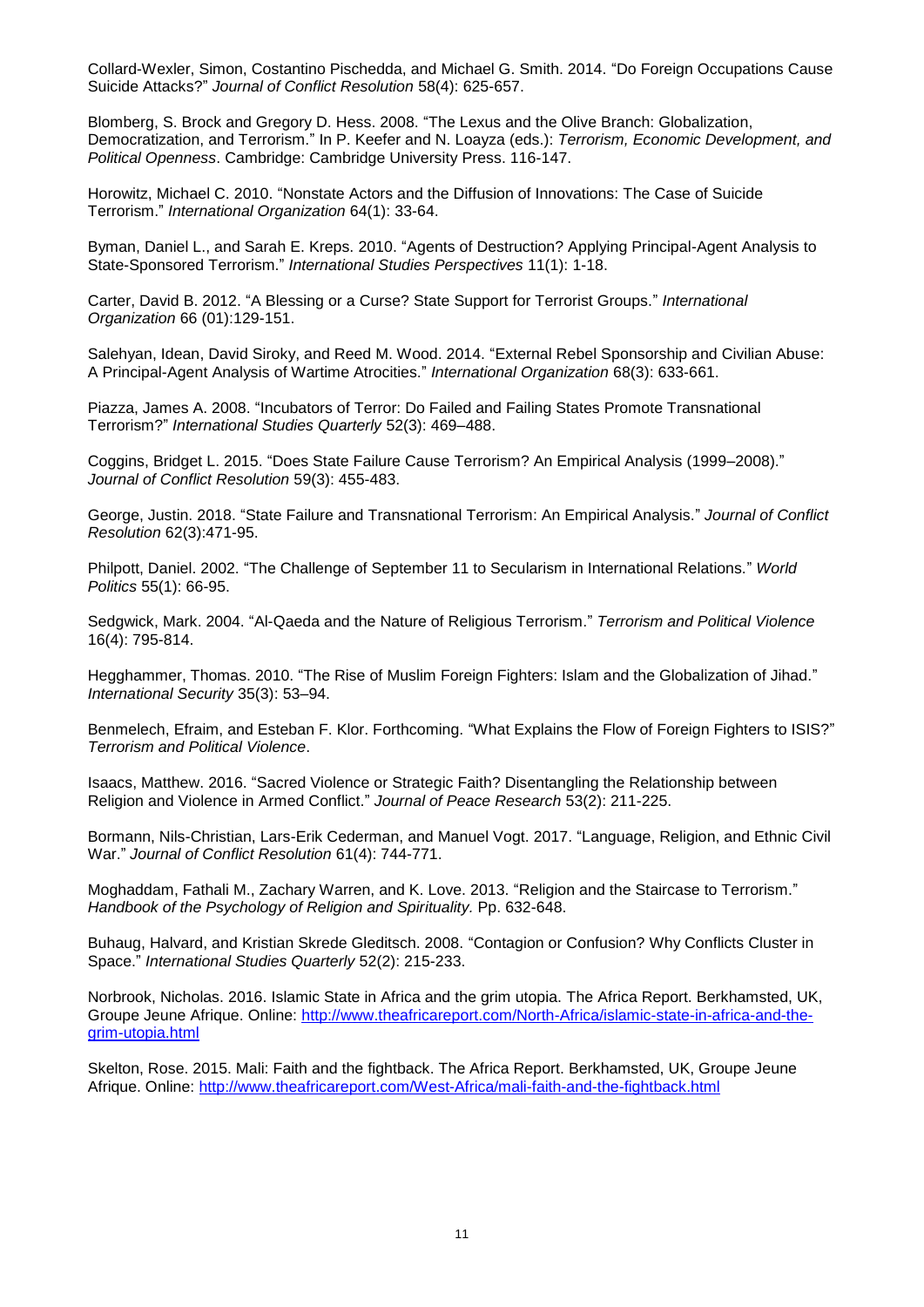# **Week 7. Internal Organization: Organizational Structure, Recruitment, and Tactics**

## *Topics:*

- How do terrorist groups organize themselves?
- How do they recruit members?
- And what are the practical consequences of these organizational structures and strategies?

*Required readings:*

Shapiro, Jacob N. 2013. *The Terrorist's Dilemma: Managing Violent Covert Organizations*. Princeton, NJ: Princeton University Press. Chapter 2 (pp. 26-62).

Eilstrup-Sangiovanni, Mette, and Calvert Jones. 2008. "Assessing the Dangers of Illicit Networks." *International Security* 33(2): 7-44.

Hegghammer, Thomas. 2009. "The Recruiter's Dilemma: Signalling and Rebel Recruitment Tactics." *Journal of Peace Research* 50(1): 3-16.

*Seminar:*

- Descriptive analysis

#### *Additional literature:*

Sageman, Marc. 2004. Understanding Terror Networks. Philadelphia, PA: University of Pennsylvania Press. Chapter 5.

Sageman, Marc. 2011. *Leaderless Jihad: Terror Networks in the Twenty-First Century*. Philadelphia, PA: University of Pennsylvania Press. Chapters 6 & 7.

Helfstein, Scott. 2009. "Governance of Terror: New Institutionalism and the Evolution of Terrorist Organizations." *Public Administration Review* 69(4): 727-739.

Shapiro, Jacob N., and David A. Siegel. 2011. "Moral Hazard, Discipline, and the Management of Terrorist Organizations." *World Politics* 64(1): 39-78.

Weinstein, Jeremy M. 2007. *Inside Rebellion: The Politics of Insurgent Violence*. New York: Cambridge University Press. Pp. 1-24.

Staniland, Paul. 2012. "Organizing Insurgency: Networks, Resources, and Rebellion in South Asia." *International Security* 37(1): 142–177.

Brown, Joseph M. Forthcoming. "Notes to the Underground: Credit Claiming and Organizing in the Earth Liberation Front." *Terrorism and Political Violence*.

Chen, Hsinchun, Wingyan Chung, Jialun Qin, Edna Reid, Marc Sageman, and Gabriel Weimann. 2008. "Uncovering the Dark Web: A Case Study of Jihad on the Web." *Journal of the American Society for Information Science and Technology* 59(8): 1347-1359.

Cuéllar, Mariano-Florentino. 2006. "The Untold Story of al Qaeda's Administrative Law Dilemmas." *Minnesota Law Review* 91: 1302-1368.

Benson, David C. 2014. "Why the Internet Is Not Increasing Terrorism." *Security Studies* 23(2): 293-328.

Mueller, John, and Mark G. Stewart. 2015. "Terrorism, Counterterrorism, and the Internet: The American Cases." *Dynamics of Asymmetric Conflict* 8(2): 176-190.

Horowitz, Michael C. 2010. "Nonstate Actors and the Diffusion of Innovations: The Case of Suicide Terrorism." *International Organization* 64(1): 33-64.

Santifort, Charlinda, Todd Sandler, and Patrick T. Brandt. 2013. "Terrorist Attack and Target Diversity: Changepoints and Their Drivers." *Journal of Peace Research* 50(1): 75-90.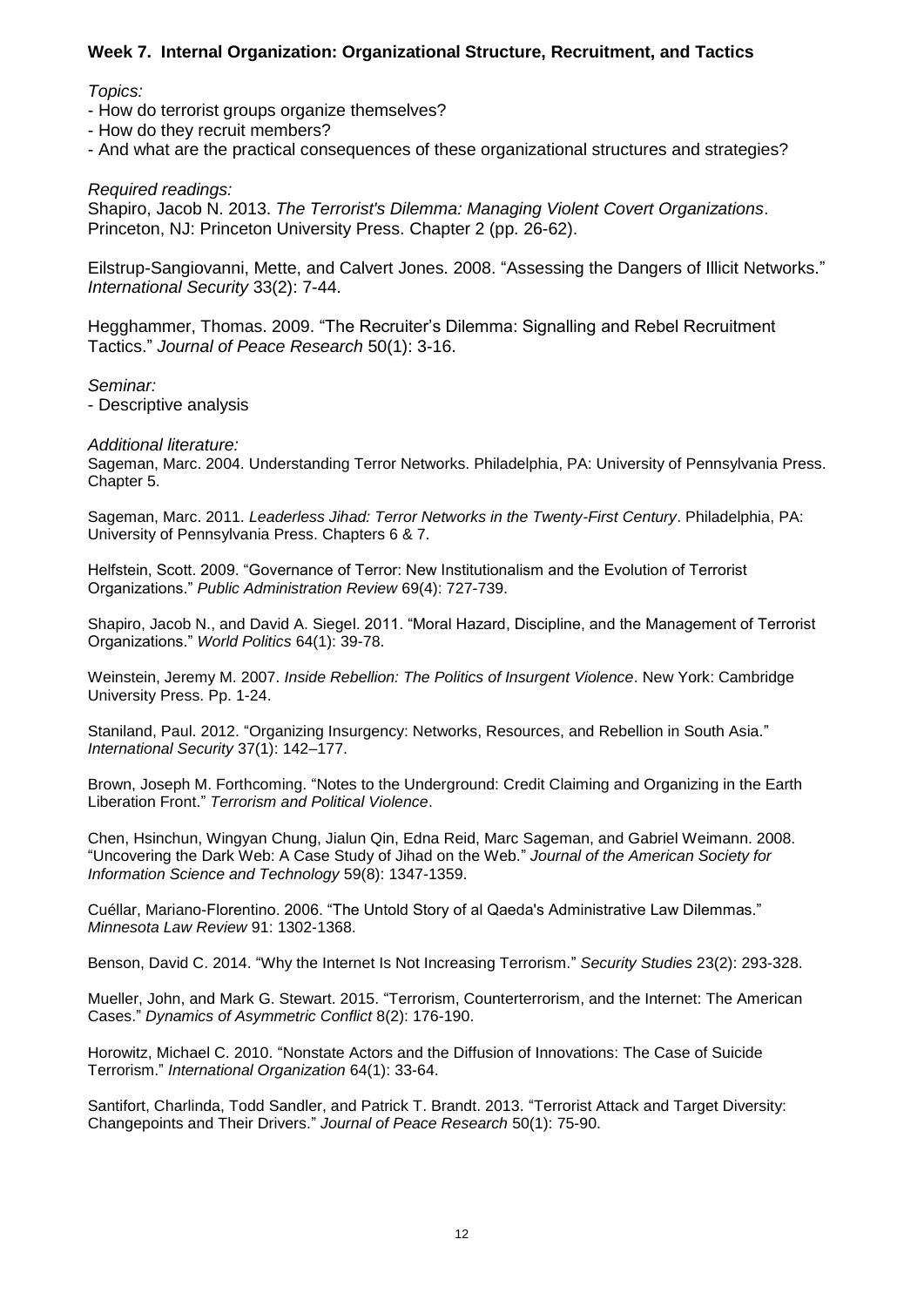Benmelech, Efraim, Claude Berrebi, and Esteban F. Klor. 2012. "Economic Conditions and the Quality of Suicide Terrorism." *The Journal of Politics* 74(1): 113-128.

Ugarriza, Juan E., and Matthew J. Craig. 2013. "The Relevance of Ideology to Contemporary Armed Conflicts." *Journal of Conflict Resolution* 57(3): 445-477.

Spaaij, Ramón. 2010. "The Enigma of Lone Wolf Terrorism: An Assessment." *Studies in Conflict & Terrorism* 33(9): 854-870.

Becker, Michael. 2014. "Explaining Lone Wolf Target Selection in the United States." *Studies in Conflict & Terrorism* 37(11): 959-978.

Moskalenko, Sophia, and Clark McCauley. 2011. "The Psychology of Lone-wolf Terrorism." *Counselling Psychology Quarterly* 24(2): 115-126.

# **Week 8. Does Terrorism Work?**

*Topics:*

- The effectiveness of terrorism as a strategy of political violence
- Individual and system-level consequences of terrorism

*Required readings:*

Krause, Peter. 2013. "The Political Effectiveness of Non-State Violence: A Two-Level Framework to Transform a Deceptive Debate." *Security Studies* 22(2): 259-294.

Fortna, Virginia Page. 2015. Do Terrorists Win? Rebels' Use of Terrorism and Civil War Outcomes. *International Organization* 69(3): 519-556.

Hirsch-Hoefler, Sivan, Daphna Canetti-Nisim, Carmit Rapaport, and Stevan E. Hobfoll. 2014. "Conflict will Harden your Heart: Exposure to Violence, Psychological Distress, and Peace Barriers in Israel and Palestine." *British Journal of Political Science* 46(4): 845-859.

*Seminar:*

- Challenges to causal inference II: spatial dependencies

*Additional literature:*

Abrahms, M. 2012. "The Political Effectiveness of Terrorism Revisited." *Comparative Political Studies* 45(3): 366-393.

Berrebi, Claude, and Esteban F. Klor. 2008. "Are Voters Sensitive to Terrorism? Direct Evidence from the Israeli Electorate." *American Political Science Review* 102(3): 279-301.

Gould, Eric D., and Esteban F. Klor. 2010. "Does Terrorism Work?" *Quarterly Journal of Economics* 125(4): 1459-1510.

Montalvo, José G. 2011. "Voting after the Bombings: A Natural Experiment on the Effect of Terrorist Attacks on Democratic Elections." *The Review of Economics and Statistics* 93(4): 1146–1154.

Woods, Joshua. 2011. "The 9/11 Effect: Toward a Social Science of the Terrorist Threat." *The Social Science Journal* 48(1): 213-233.

Hersh, Eitan D. 2013. "Long-term Effect of September 11 on the Political Behavior of Victims' Families and Neighbors." *Proceedings of the National Academy of Sciences* 110(52): 20959-63.

Williams, Laron K., Michael T. Koch, and Jason M. Smith. 2013. "The Political Consequences of Terrorism: Terror Events, Casualties, and Government Duration." *International Studies Perspectives* 14(3): 343-361.

Park, Johann, and Valentina Bali. 2015. "International Terrorism and the Political Survival of Leaders." *Journal of Conflict Resolution* 61(7): 1343-1370.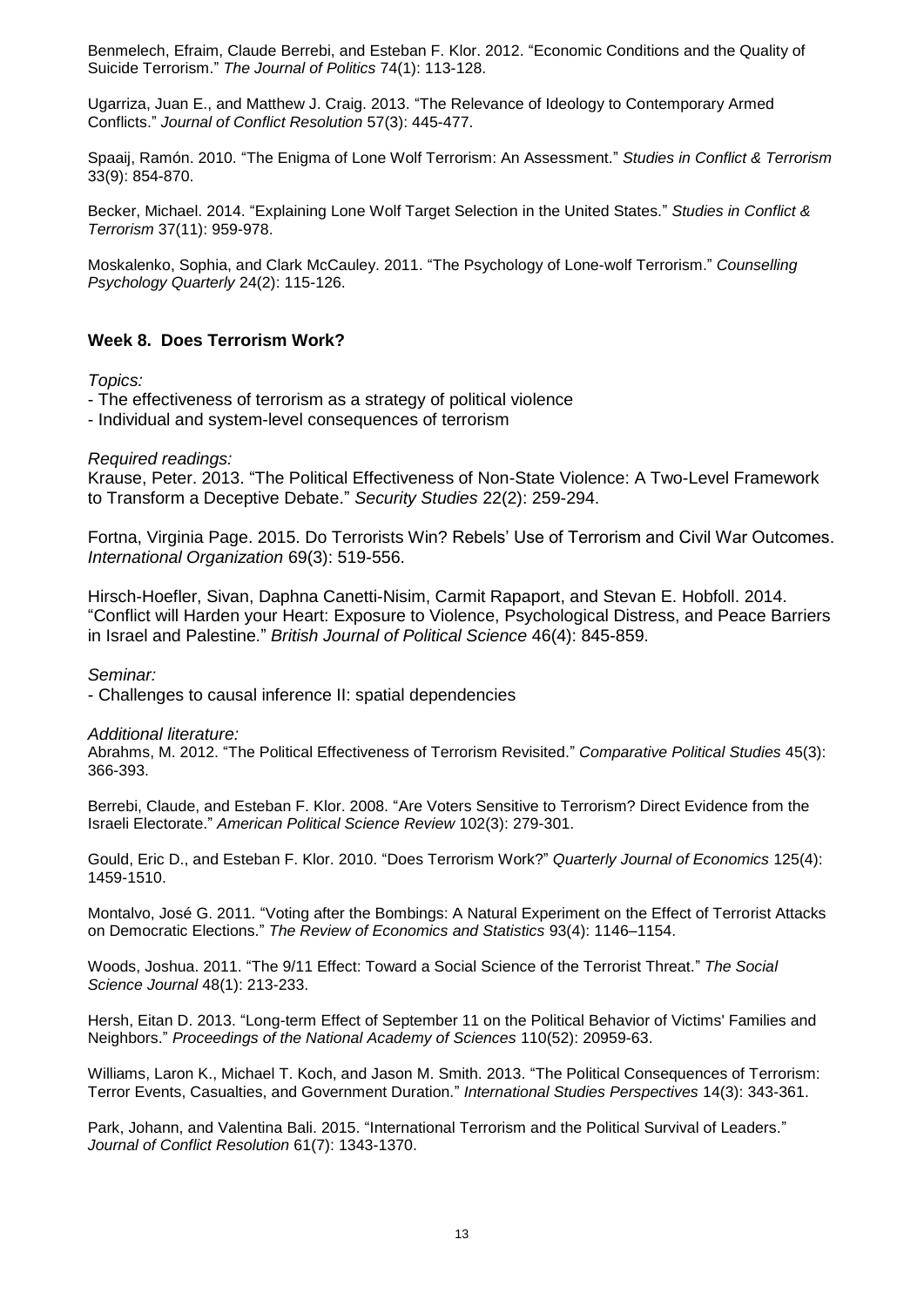Abrahms, Max. 2013. "The Credibility Paradox: Violence as a Double-Edged Sword in International Politics." *International Studies Quarterly* 5 (4): 660-671.

Findley, Michael G., and Joseph K. Young. 2015. "Terrorism, Spoiling, and the Resolution of Civil Wars." *The Journal of Politics* 77 (4):1115-1128.

Thomas, Jakana. 2014. "Rewarding Bad Behavior: How Governments Respond to Terrorism in Civil War." *American Journal of Political Science* 58(4): 804-818.

Wood, Reed M., and Jacob D. Kathman. 2013. "Too Much of a Bad Thing? Civilian Victimization and Bargaining in Civil War." *British Journal of Political Science* 44(3): 685-706.

Canetti-Nisim, Daphna, Eran Halperin, Keren Sharvit, and Stevan E. Hobfoll. 2009. "A New Stress-Based Model of Political Extremism: Personal Exposure to Terrorism, Psychological Distress, and Exclusionist Political Attitudes." *Journal of Conflict Resolution* 53(3): 363-389.

Romanov, Dmitri, Asaf Zussman, and Noam Zussman. 2012. "Does Terrorism Demoralize? Evidence from Israel." *Economica* 79(313): 183-198.

Kushner Gadarian, Shana. 2010. "The Politics of Threat: How Terrorism News Shapes Foreign Policy Attitudes." *The Journal of Politics* 72(2): 469-483.

Balcells, Laia. 2012. "The Consequences of Victimization on Political Identities." *Politics & Society* 40(3): 311-347.

Abadie, Alberto, and Javier Gardeazabal. 2003. "The Economic Costs of Conflict: A Case Study of the Basque Country." *American Economic Review* 93(1): 113-132.

Gaibulloev, Khusrav, and Todd Sandler. 2011. "The Adverse Effect of Transnational and Domestic Terrorism on Growth in Africa." *Journal of Peace Research* 48(3): 355–371.

#### **Week 9. Counter-terrorist Strategies**

*Topics:*

- How terrorist organizations collapse
- Repression vs. accommodation
- "Clinical" and social approaches to counter-terrorism

#### *Required readings:*

Cronin, Audrey K. 2006. "How al-Qaida Ends: The Decline and Demise of Terrorist Groups." *International Security* 31(1): 7-48.

Dugan, Laura, and Erica Chenoweth. 2012. "Moving Beyond Deterrence: The Effectiveness of Raising the Expected Utility of Abstaining." *American Sociological Review* 77(4): 597-624.

Johnston, Patrick B. 2012. "Does Decapitation Work?" *International Security* 36 (4):47–79.

*Seminar:*

- Challenges to causal inference III: omitted variable bias

#### *Additional literature:*

Gaibulloev, Khusrav, and Todd Sandler. 2014. "An Empirical Analysis of Alternative Ways that Terrorist Groups End." *Public Choice* 160(1-2): 25–44.

Murua, Imanol. 2016. "No More Bullets for ETA: The Loss of Internal Support as a Key Factor in the End of the Basque Group's Campaign." *Critical Studies on Terrorism* 10(1): 93-114.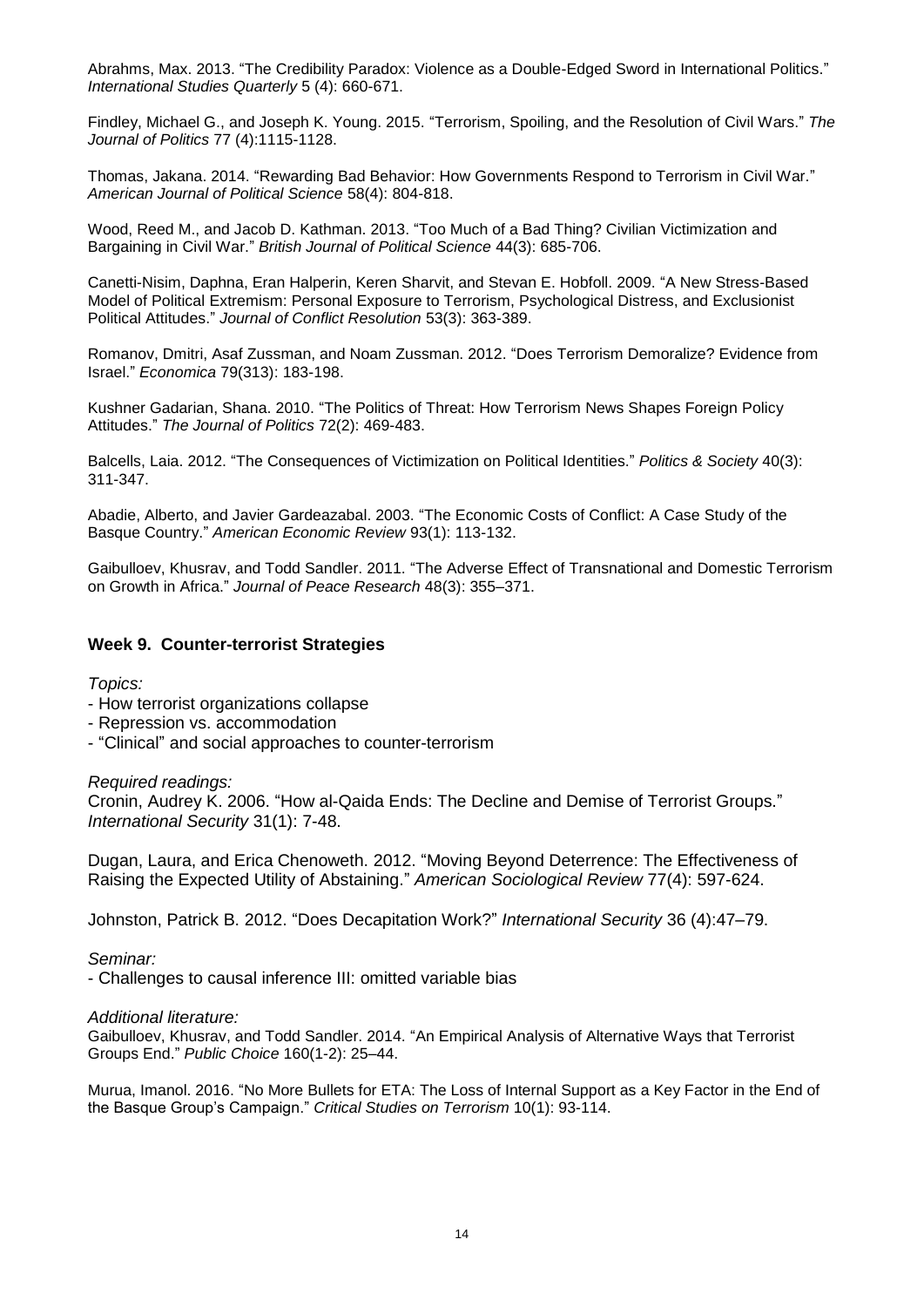LaFree, Gary, and Erin Miller. 2008. "Desistance from Terrorism: What Can We Learn from Criminology?" *Dynamics of Asymmetric Conflict* 1(3): 203-230.

Perliger, Arie. 2012. "How Democracies Respond to Terrorism: Regime Characteristics, Symbolic Power and Counterterrorism." *Security Studies* 21(3): 490-528.

Chowdhury, Arjun, and Ronald R. Krebs. 2009. "Making and Mobilizing Moderates: Rhetorical Strategy, Political Networks, and Counterterrorism." *Security Studies* 18(3): 371-399.

Neumayer, Eric, Thomas Plümper, and Mariaelisa Epifanio. 2014. "The 'Peer-Effect' in Counterterrorist Policies." *International Organization* 68(1): 211-234.

Lehrke, Jesse Paul, and Rahel Schomaker. 2016. "Kill, Capture, or Defend? The Effectiveness of Specific and General Counterterrorism Tactics against the Global Threats of the Post-9/11 Era." *Security Studies* 25(4): 729-762.

Schutte, Sebastian. 2017. "Violence and Civilian Loyalties: Evidence from Afghanistan." *Journal of Conflict Resolution* 61(8): 1595-1625.

Lyall, Jason. 2009. "Does Indiscriminate Violence Incite Insurgent Attacks? Evidence from Chechnya." *Journal of Conflict Resolution* 53(3): 331-362.

Walsh, James I., and James A. Piazza. 2010. "Why Respecting Physical Integrity Rights Reduces Terrorism." *Comparative Political Studies* 43(5): 551-577.

Longo, Matthew, Daphna Canetti-Nisim, and Nancy Hite-Rubin. 2014. "A Checkpoint Effect? Evidence from a Natural Experiment on Travel Restrictions in the West Bank." *American Journal of Political Science* 58(4): 1006–1023.

LaFree, Gary, Laura Dugan, and Raven Korte. 2009. "The Impact of British Counterterrorist Strategies on Political Violence in Northern Ireland: Comparing Deterrence and Backlash Models." *Criminology* 47(1): 17- 45.

Berman, Eli, Jacob N. Shapiro, and Joseph H. Felter. 2011. "Can Hearts and Minds Be Bought? The Economics of Counterinsurgency in Iraq." *Journal of Political Economy* 119(4): 766-819.

Jordan, Jenna. 2014. "Attacking the Leader, Missing the Mark." *International Security* 38(4): 7-38.

Price, Bryan C. 2012. "Targeting Top Terrorists: How Leadership Decapitation Contributes to Counterterrorism." *International Security* 36(4): 9–46.

Ellis, B. H., and S. Abdi. 2017. "Building Community Resilience to Violent Extremism through Genuine Partnerships." *American Psychologist* 72(3): 289-300.

Vermeulen, Floris. 2014. "Suspect Communities—Targeting Violent Extremism at the Local Level: Policies of Engagement in Amsterdam, Berlin, and London." *Terrorism and Political Violence* 26(2): 286-306.

Sarma, Kiran M. 2017. "Risk Assessment and the Prevention of Radicalization from Nonviolence into Terrorism." *American Psychologist* 72(3): 278-288.

Abrahms, Max. 2008. "What Terrorists Really Want: Terrorist Motives and Counterterrorism Strategy." *International Security* 32(4): 78–105.

Brachman, Jarret M., and William F. McCants. 2006. "Stealing Al Qaeda's Playbook." *Studies in Conflict & Terrorism* 29 (4):309-321.

de Nevers, Renée. 2007. "NATO's International Security Role in the Terrorist Era." *International Security* 31(4): 34–66.

Walzer, Michael. 2007. "On Fighting Terrorism Justly." *International Relations* 21(4): 480-484.

Schwartz, Joseph M. 2004. "Misreading Islamist Terrorism: The 'War Against Terrorism' and Just-War Theory." *Metaphilosophy* 35(3): 273-302.